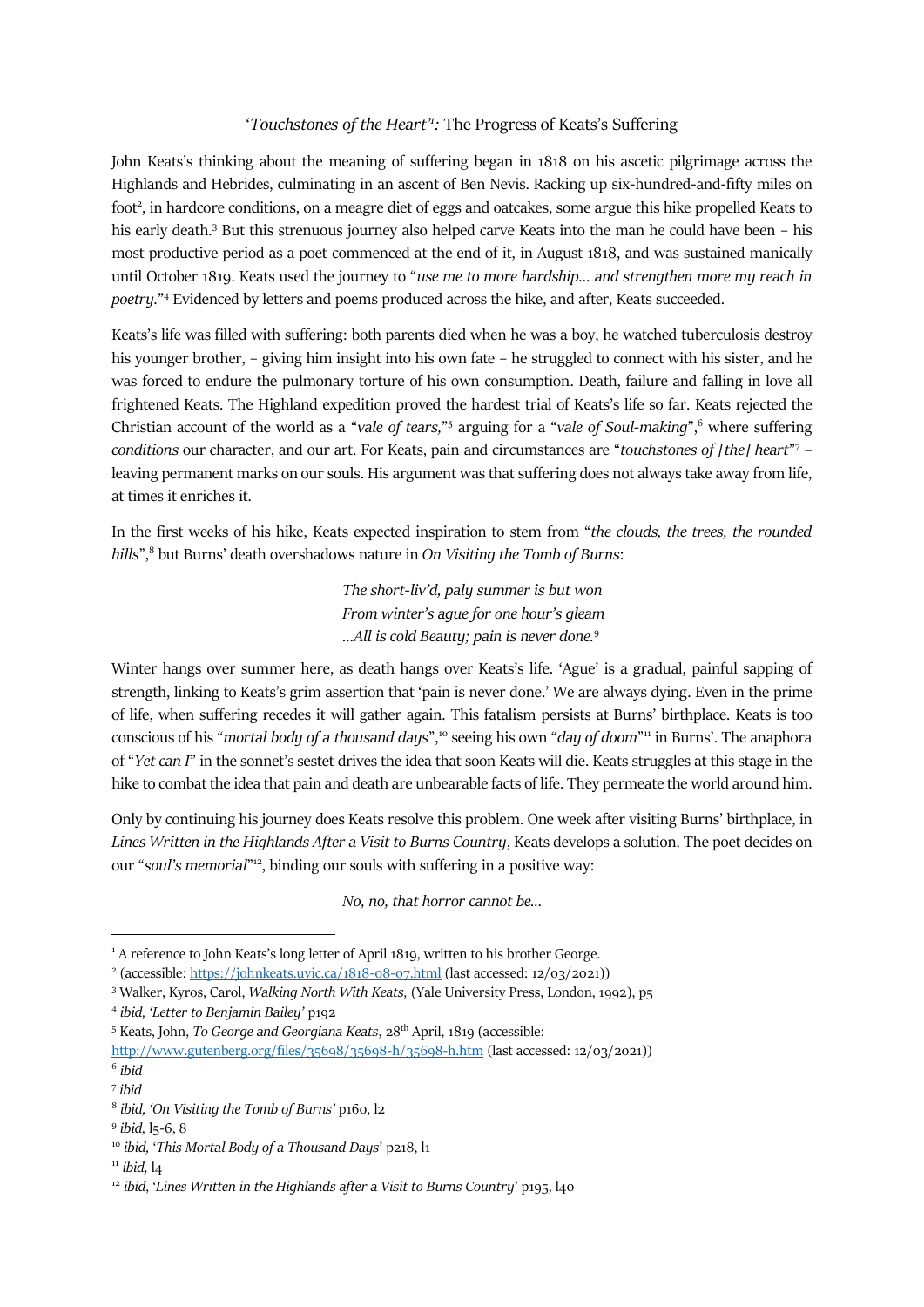*…room is there for a prayer …That he may stray league after league some great birth-place to find And keep his vision clear from speck, his inward sight unblind.*" 13

Hiking grants value to suffering here. Keats achieves clarity of thought by overcoming a journey's struggles. The 'leagues' covered are arduous, but they can help us to 'keep our vision clear'. This is only a 'prayer,' but Keats argues that journeys like these weaken the 'horror' we encounter in life and death. The poet refuses to let bleaker feelings overwhelm him. He aims to "*straddle Ben Lomond with [his] soul!*" <sup>14</sup> Although Keats's thoughts during the week between these poems are unrecorded in his letters, the development is inspiring. He goes from feeling weighed down by Burns' death to arguing that some amount of stability and clarity can follow from pain.

The physical challenges of Keats's hike hastened his decline in health, but strengthened his resolve that he could achieve great things. He refused himself breakfast until he had hiked a certain distance each morning. Conditions grew harsher, wetter, rockier, steeper, the further North he pushed. Reaching Oban, Keats threw himself up Ben Nevis after an exhausting stint in the Hebrides against his friend's advice. He would not give up. He repeatedly exceeded his expectations of his physical abilities. This demanding journey fuelled his inspiration and elicited clarity in his writing. He flourished off exhaustion. In *Ben Nevis:* 

> *…a poor witless elf ...all my eye doth meet Is mist and crag, not only on this height, But in the world of thought and mental might!* " 15

The poem is about mankind's ignorance of "*hell*"<sup>16</sup> and "*heaven*",<sup>17</sup> symbolised by the mist on Ben Nevis' summit, but Keats's perception is clear. The 'mist and crag' and the taxing climb have enhanced his vision rather than diminished it. We are as insignificant as 'witless elves,' compared with nature, and we are likely to suffer in life. Again Keats alludes to suffering's inevitability, but the transformative effect of his hike is that he does not try to search beyond this 'fog.' He sees our ignorance and pain despite the mist, and is undeterred. Here Keats achieves the clarity predicted in *Lines Composed in the Highlands after a Visit to Burns Country.*  Ben Nevis tested the mettle of Keats's developing ideas of pain. The ascent proved the end of his journey. He returned South shortly afterwards, with an ulcerated throat.

In the following months, contrary to some, Keats bared vicious criticism from John Lockhart's review of *Endymion well*,<sup>18</sup> at the same time nursing his dying brother. He went on to write his most famous poetry. Keats's hike made him increasingly defiant. Defiant of criticism, of his rapidly worsening health, of his destructive voyage to Italy. Defiant until his death. The poetry Keats produced on his expedition instructs us to embrace suffering wherever we can, in the hope that we will grow from it. His poetry shows us how

<sup>13</sup> *ibid*, l37, 43, 45, 46

<sup>&</sup>lt;sup>14</sup> Keats, John, '*Letter to B. R. Haydon'* (accessible: [http://keatslettersproject.com/letters/letter-64-to-benjamin-robert](http://keatslettersproject.com/letters/letter-64-to-benjamin-robert-haydon-8-april-1818)[haydon-8-april-1818](http://keatslettersproject.com/letters/letter-64-to-benjamin-robert-haydon-8-april-1818) (last accessed 12/03/2021))

<sup>15</sup> Keats, John, *Poems with an Introduction by Alice Meynell*, (Blackie and Son, London, 1903), '*Ben Nevis*', p167, l11-14 <sup>16</sup> *ibid*, l5

<sup>17</sup> *ibid*, l7

<sup>&</sup>lt;sup>18</sup> Sanders, Andrew, *The Short Oxford History of English Literature,* (Oxford University Press, Oxford, 2004), 'Letter to *James A. Hessey, October 9, 1818', p391*